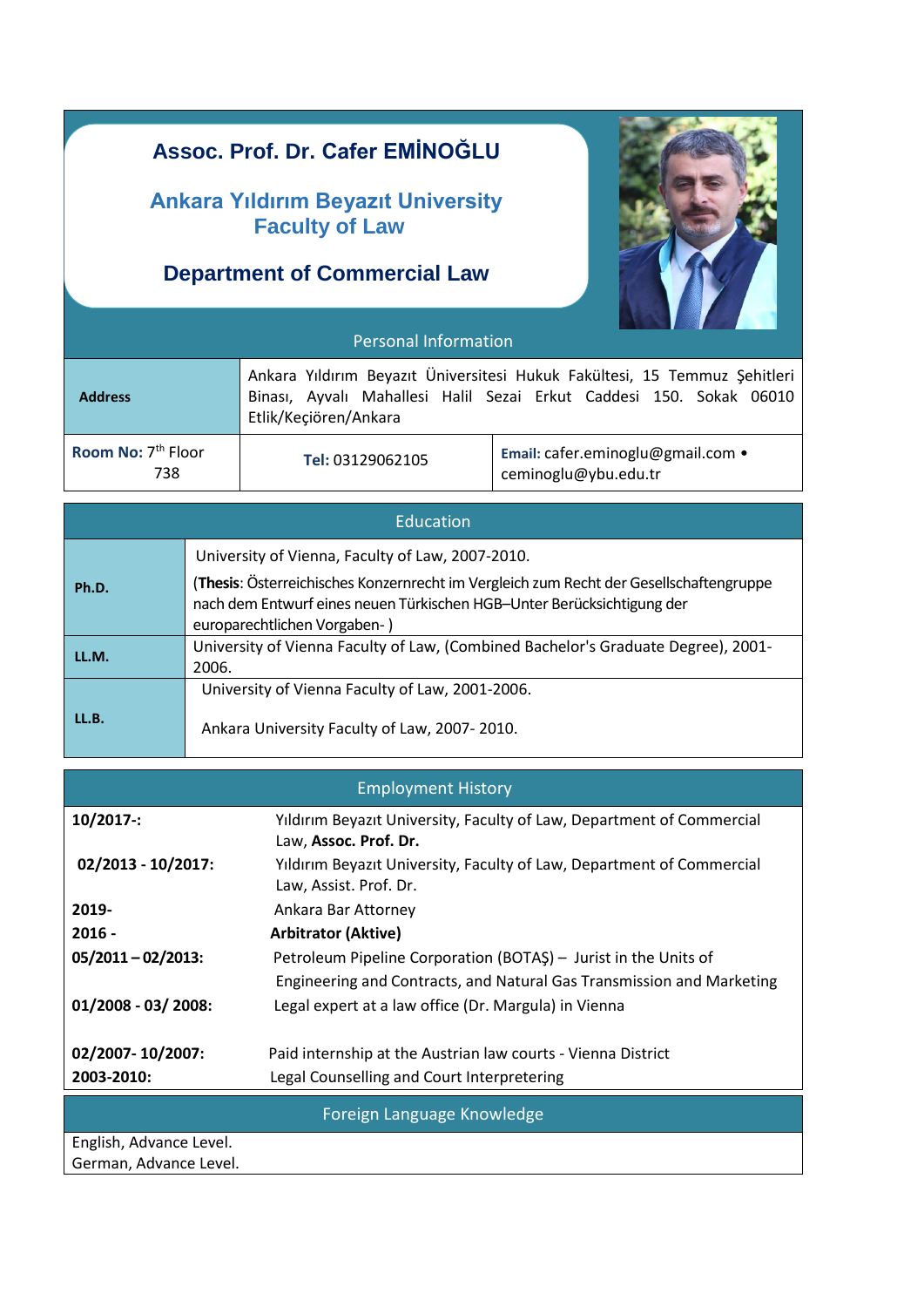#### Research Interests

Commercial Law, Corporate Law, Intellectual Property Law, Energy Law.

## Experience Abroad

- 2001-2010, LLB, LLM and PhD, Vienna University, Faculty of Law, Vienna/Austria
- 2011-1014, Participation as a speaker or observer in various scientific and sectorial meetings organised in Italy, France, Austria, USA, Germany, Belgium and other countries.
- September 2014, Assignment as a guest lecturer at Kazimiero Simonaviciaus University, Faculty of Law, Lithuania for a week within the scope of Erasmus Teaching Mobility.

#### Books

- **Konzern / Gesellschaftengruppe, Österreich-Türkei-EU,** Eylül 2013, Oniki Levha Yayınları
- **Türk Ticaret Kanunu'nda Kurumsal Yönetim (Corporate Governance)** , Eylül 2014, Onikilevha Yayınları.
- **Ticari İşletme Hukuku Pratik Çalışmaları, Ticaret Hukuku Uygulama Serisi – 1** (Arş. Gör. Dr. Süleyman KIRAN, Arş. Gör. F. Betül ÇAKIR ÇELEBİ, Arş. Gör. Nevin MERAL, Arş. Gör. Kemalettin Ahmet AKSOY ile birlikte), Haziran 2018, Adalet Yayınları.
- **Şirketler Hukuku Pratik Çalışmaları, Ticaret Hukuku Uygulama Serisi – 2** (Arş. Gör. Dr. Süleyman KIRAN, Arş. Gör. F. Betül ÇAKIR ÇELEBİ, Arş. Gör. Nevin MERAL, Arş. Gör. Kemalettin Ahmet AKSOY ile birlikte), Haziran 2018, Adalet Yayınları.
- **Kıymetli Evrak Hukuku Pratik Çalışmaları, Ticaret Hukuku Uygulama Serisi** 3 (Arş. Gör. Dr. Süleyman KIRAN, Arş. Gör. F. Betül ÇAKIR ÇELEBİ, Arş. Gör. Nevin MERAL, Arş. Gör. Kemalettin Ahmet AKSOY ile birlikte), Haziran 2018, Adalet Yayınları.
- **"Liberalization Process and Legal Aspects of the Turkish Natural Gas Market"**, Energy Technology and Valuation Issues, Springer 2014, 147 - 164.

#### Some Of Articles

- **"Türk Ticaret Kanunu'nun 864. Maddesi Kapsamında Gönderenin Kusursuz Sorumluluğu"** Gazi Üniversitesi Hukuk Fakültesi Dergisi, C.XIX, S. 3, 2015, 25-54.
- **"Tek Pay Sahipli Anonim Şirkette Genel Kurul",** İnönü Üniversitesi Hukuk Fakültesi Dergisi, Cit: VI, Sayı: 1, 129-166.
- **"Pay Sahipleri Açısından Eşit Şartlarda Eşit İşlem İlkesi**", Ticaret ve Fikri Mülkiyet Hukuku (TFM) Dergisi, Haziran 2015, 79-87.
- **"Ticaret Siciline Tescilde Şirket Sözleşmesine ve Emredici Hükümlere Uygunluk İncelemesi"**, Kazancı Hukuk Araştırmaları Dergisi, Nisan 2015, 55-94.
- EMİNOĞLU, Cafer/ŞEKER, Mehmet, **"Bir Pay Sahipliği Girişimi Olarak Kurumsal Temsilci"**, İnönü Üniversitesi Hukuk Fakültesi Dergisi, Özel Sayı I, 2015, 1-28.
- EMİNOĞLU, Cafer/ÇAKIR, Fatma Betül, **"Anonim Ortaklıklarda Tüzel Kişilerin Yönetim Kurulu Üyesi Seçilmesi ve Kamu Tüzel Kişilerinin Yönetim Kuruluna Temsilci Ataması"**, Gazi Üniversitesi Hukuk Fakültesi Dergisi, C. XVIII, S. 3-4, 2014, 277-297.
- EMİNOĞLU, Cafer/DALGIÇ ALTINTAŞ, Berrin, **"Türk Ticaret Kanunu'nun 340. Maddesi: Sermaye Şirketleri Hukukunda Sözleşme Özgürlüğünün Sonu Mu?"**, Erciyes Üniversitesi Hukuk Fakültesi Dergisi, C. IX, S. 2, Yıl: 2014, 1-25.
- **"Schutzmechanismen des Rechts der Gesellschaftengruppe nach neuem THGB"** (Türk Şirketler Topluluğu Hukuku'nun koruyucu mekanizmaları), Hacettepe Hukuk Fakültesi Dergisi, Haziran 2012.
- **"Regelungsbedarf des österreichischen Konzernrechts aus Sicht der Lehre"** (Öğretinin bakış açısıyla Avusturya Konzern Hukuku`nun düzenlenme ihtiyacı), ecolex, 09/2010.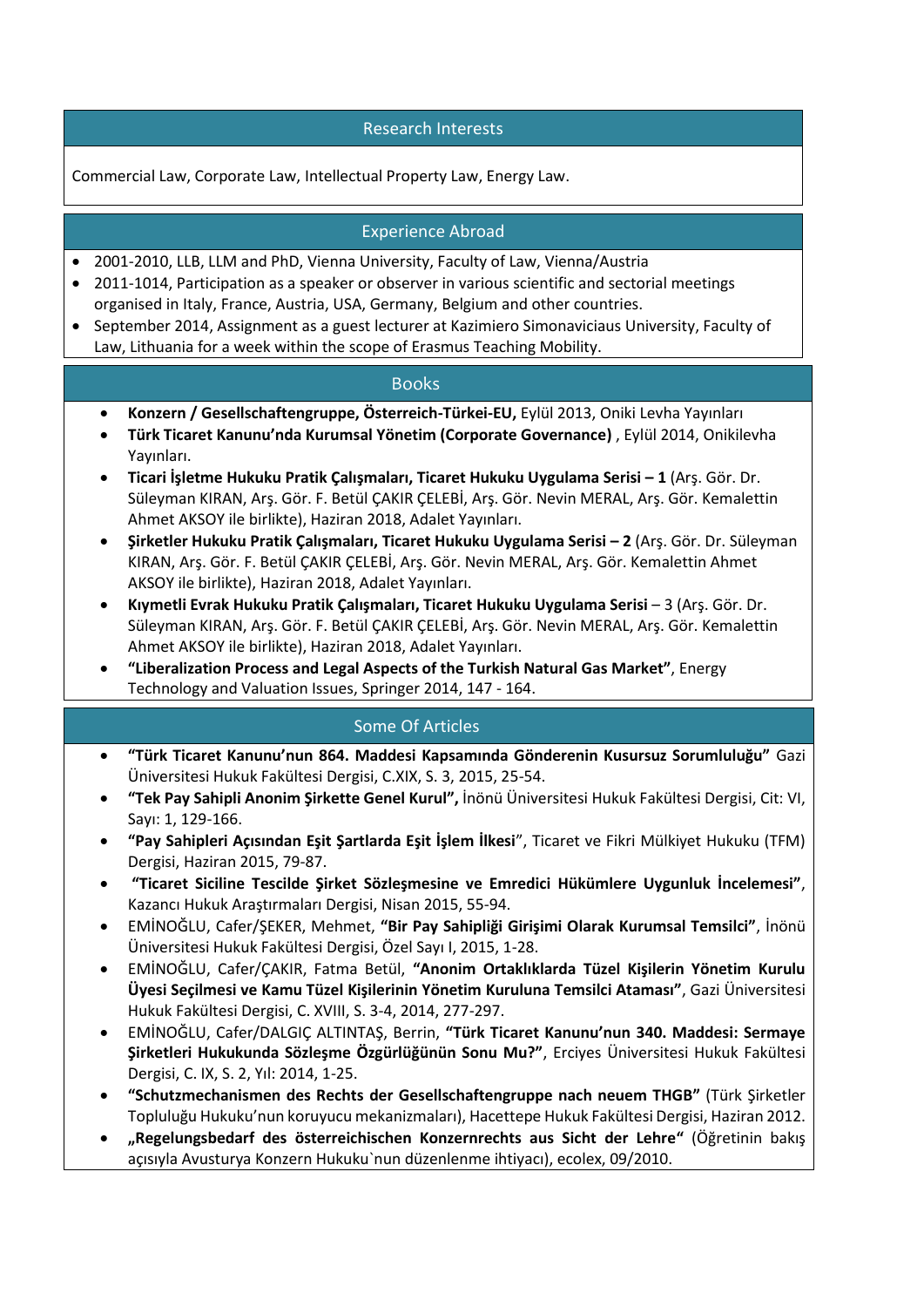- **"Der Entwurf eines neuen türkischen HGB im Überblick"** (Yeni Türk Ticaret Kanunu Tasarısı`na Genel Bakış), RIW, 08/2010, 557-560.
- **"Haftung aus Konzernvertrauen nach dem Entwurf eines neuen THGB"** (Yeni TTK Tasarısı`na Göre Şirketler Topluluğunda Güven Sorumluluğu), ZfRV, 02/2010, 42-46.

## Communique

#### **Some of Communiqués Presented in International Congress and Conferences**

 "The Corporate Governance- Approach of the Turkish Commercial Code (Türk Ticaret Kanunu Kurumsal Yönetim Yaklaşımı)" 5th Annual Meeting of Sosyoekonomi Society, 25 Ekim 2018, Milan / Italy, [http://www.sosyoekonomijournal.org/AMSS18CB.pdf,](http://www.sosyoekonomijournal.org/AMSS18CB.pdf) s. 205-213.

 "The Examinaton of the Principles of Unicity of Trademark Owner in the Context of Trademark Assignment: an Assessment of the Decision of the Constitutional Court That Rescinded the Article 16/5 of the Decree No. 556 (Marka Sahibinin Tekliği İlkesinin Markanın Devri Bağlamında İncelenmesi (Anayasa Mahkemesi'nin 556 Sayılı KHK'nın 16/5 maddesini iptal eden kararı bağlamında bir değerlendirme)", II. International Symposium On Intellectual Property Law, 27th November 2015, (Took Place by Ankara Yıldırım Beyazıt Univercity Law Faculty).

 "The Planned Amendments in Natural Gas Market Law" (Doğal Gaz Piyasası Mevzuatında Planlanan Değişiklikler), 8th International Energy Congress (EİF 2015), 4-6 November 2015, Ankara.

 "The Transparency Approach of the Turkish Commercial Code" (Türk Ticaret Kanunu'nun Şeffaflık Yaklaşımı), Kurumsal Raporlamada Şeffaflık Konferansı, 19.03.2015, İstanbul.

 "Equal Treatment Principle under Equal Conditions in terms of Shareholders" (Pay Sahipleri Açısından Eşit Şartlarda Eşit İşlem İlkesi), I. International Symposium on Commercial Law, 27 November 2014, Ankara • The Minority Rights in the Joint Stock Companies, International Symposium of Current Affairs in Turkish – German Law of Joint Stock Companies and Capital Market, 19 June 2014, Kayseri (coorganised by Erciyes and İnönü Universities)

 Law Education at Vienna University, Faculty of Law, 2014 Ankara Bar International Law Congress, 8-10 January 2014, Ankara.

 Turkish Natural Gas Market and Legal Aspects, Multinational Energy and Value Conference, CEVI (Centre for Energy and Value), 15-18 May 2013, Chicago/USA.

 Turkish Natural Gas Market: Legal Aspects – Energy Policies (Türkiye'nin doğal gaz piyasası ile ilgili mevzuatı ve enerji politikaları), "Gas to Power Turkey" Conference, 13-14 March 2013, Istanbul.

 Turkish Natural Gas Network Principles, International Integration and Opportunities on the Turkish Energy Market - CIS Oil and Gas 2012 Energy Summit – May 2012, Paris/France

 Evaluations of Natural Gas Transmission System of PPC in Turkey in the Context of UN Natural Gas Market Legislation - "International Conference of Energy and Politics" (EPOL) – April 2012, Antalya/Turkey (organised by Istanbul Kültür University)

 Turkish Natural Gas Market Law, Liberalisation of Market and International Projects – European Gas Conference 2012, 24-27 January 2012, Vienna/Austria

 Legal Aspects of Turkish Natural Gas Market and Transmission - The Congress themed as "Integration of Development and Energy Networks in the Mediterranean District", organised by Mediterranean Assembly of Parliamentarians - November 2011, Napoli/Italy

#### **Some of Communiqués presented in National Congress and Conferences:**

 "Transparency Approach of Turkish Commercial Code**"** (Türk Ticaret Kanunu'nun Şeffaflık Yaklaşımı), Conference on Transparency in Corporate Reporting organised within the scope of the project titled as "Multi-Stakeholder Approach for Transparency at Private Sectors" by International Transparency Association, 19 March 2015.

 Legal Education in Austria and Consequences for Turkey, I. Conference of Legal Education, Akdeniz University, Faculty of Law, Antalya, 7-9 November 2013.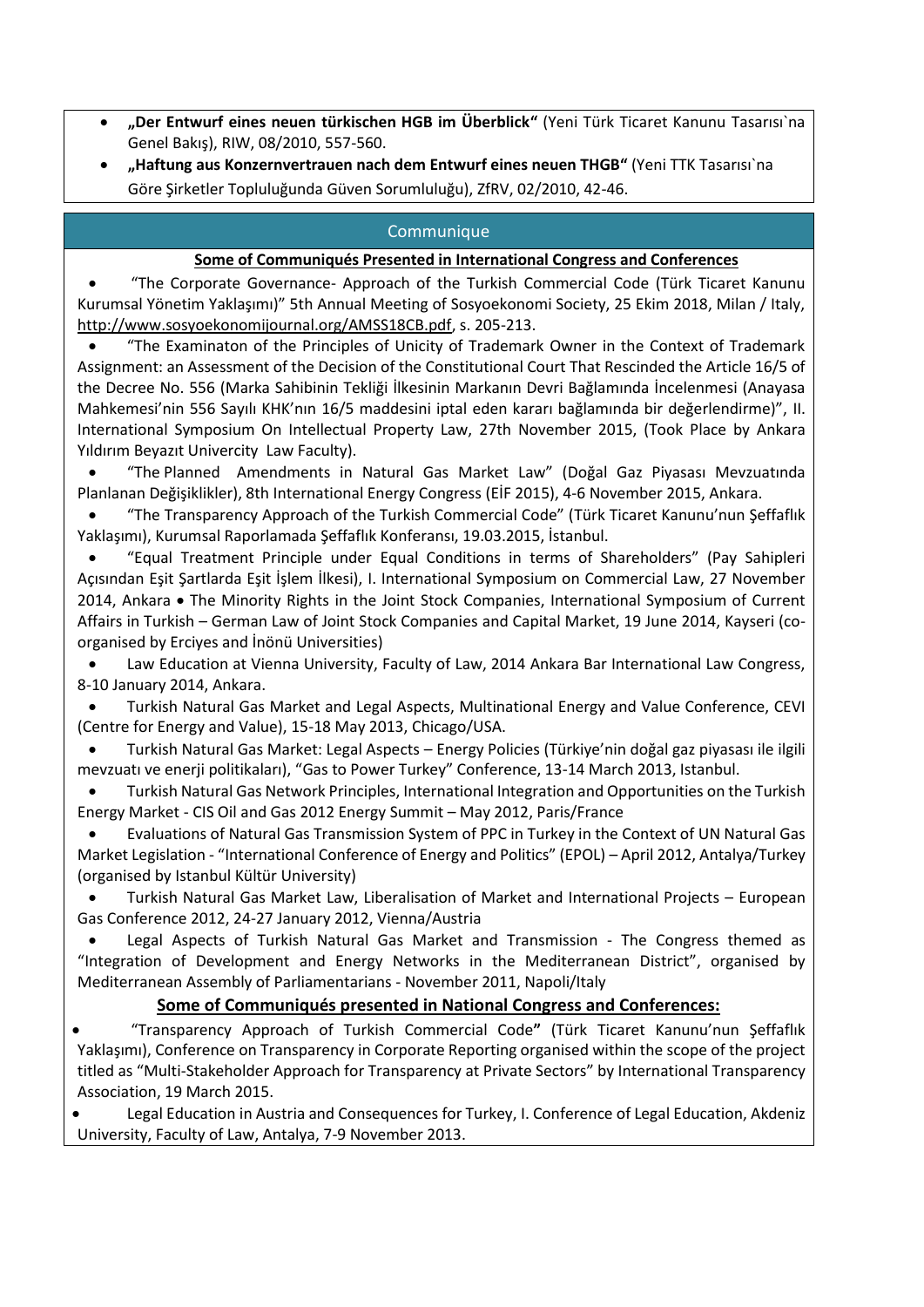Legal Texts Regarding the Third Part Access to PPC Transmission System, The Workshop of Trade and the Access to the System in Natural Gas Market, organised by Association of Energy Experts, November 2012, Ankara/Turkey

# Editorships

- Editorial Board Member of Journal of Commercial and Intellectual Property Law (Ticaret ve Fikri Mülkiyet Hukuku Dergisi - TFM)
- Advisory Board Member of Journal of Energy Law

# Teaching Experience

#### **Verilen Dersler**

# **Arbitration Education**

#### **2018/2019 Spring Semester:**

- **•** Konzernrecht (German) (PhD)
- **•** Company Law (Şirketler Hukuku) (Bachelor)

**•** Current Problems in Commercial Enterprise Law (Ticari İşletme Hukukunun Güncel Sorunları) (Master)

**•** Current Problems in Law of Commercial Papers (Master)

## **2018/2019 Fall Semester:**

- **•** Law of Commercial Papers (Bachelor)
- Corporate Governance in Turkish Commercial Code (Master)
- Group of Companies Law (Şirketler Topluluğu Hukuku) (Master)
- Capital Market Law (PhD)

#### **2017/2018 Spring Semester:**

- **•** Hypothetical Case Competitions II (İngilizce) (Bachelor)
- Hypothetical Case Competitions IV (İngilizce) (Bachelor)
- Deutsche Rechtssprache V(Bachelor)
- Current Problems in Limited Companies (Master)
- Current Problems in Commercial Enterprise Law (Ticari İşletme Hukukunun Güncel Sorunları) (Master)
- Tradenames (PhD)

#### **2017/2018 Fall Semester:**

- **•** Law of Commercial Papers (Bachelor)
- Corporate Governance in Joint Stock Companies (Master)
- Current Problems in Law of Commercial Papers (Master)
- Group of Companies Law (Şirketler Topluluğu Hukuku) (PhD)
- Practice of Intellectual Property Law (PhD)

#### **2016/2017 Spring Semester:**

- **•** Company Law (Şirketler Hukuku) (Bachelor)
- Moot Court II (Bachelor)
- Capital Market Law (Master)